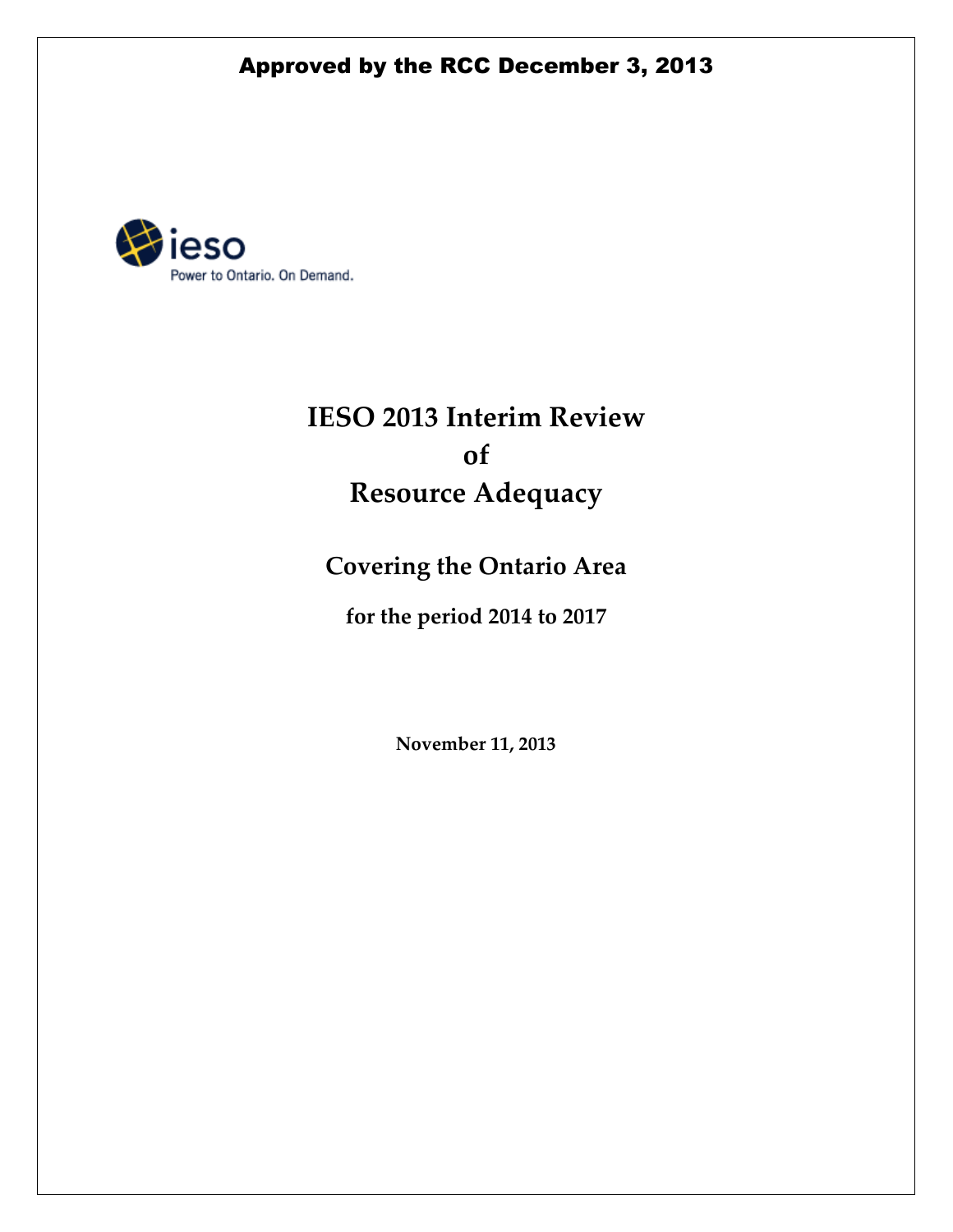This page intentionally left blank.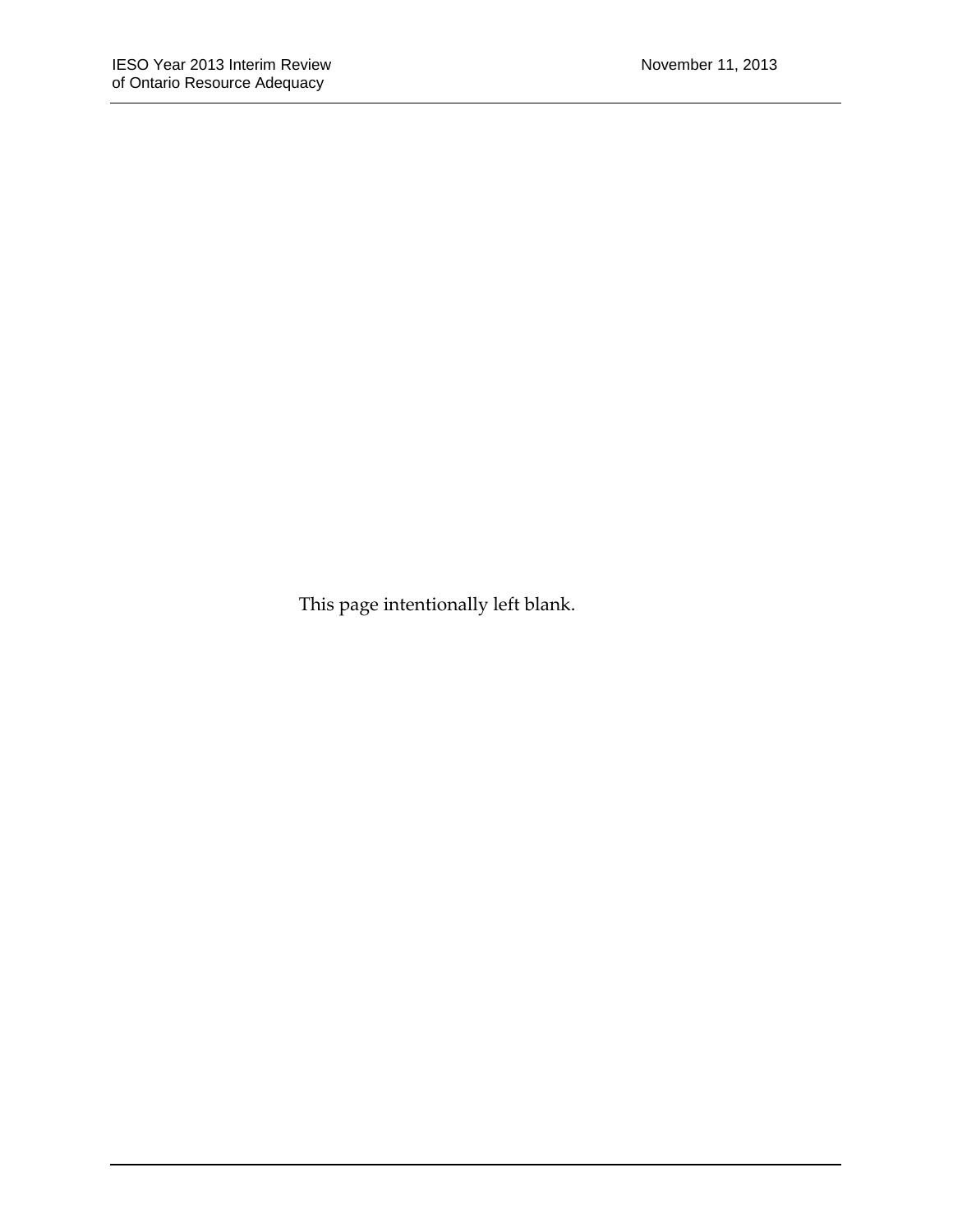#### **1 EXECUTIVE SUMMARY**

The Independent Electricity System Operator (IESO) submits this assessment of resource adequacy for the Ontario Area to comply with the Reliability Assessment Program established by the Northeast Power Coordinating Council (NPCC). This 2013 Interim Review of Resource Adequacy (Interim Review) covers the study period from 2014 through 2017, and highlights changes since the 2012 Comprehensive Review of Resource Adequacy (Comprehensive Review). The guidelines for the review are specified in Appendix D of the NPCC Regional Reliability Reference Directory #1, *Guidelines for Area Review of Resource Adequacy* (Original document: December 1, 2009).

The IESO determines Ontario's level of reliability using the General Electric Multi-Area Reliability Simulation (GE-MARS) program.

This Interim Review identifies changes in assumptions from the 2012 Comprehensive Review, including changes to facilities and system conditions, generation resources availability, load forecast, and the impact of these changes on the overall reliability of the Ontario electricity system. The assessment makes comparisons with the 2012 Comprehensive Review.

This 2013 Interim Review concludes that Ontario will be able to meet the NPCC resource adequacy criterion that limits the loss of load expectation (LOLE) to no more than 0.1 days/year for all years within the study period (2014 to 2017).

Under median demand growth, NPCC criterion is achieved for all forecast years using only existing, contract committed, and government directed resources, without the need for Emergency Operating Procedures (EOPs), additional resources or imports. For 2015, however, the timing of potential overlapping station outages scheduled for the spring had to be adjusted to satisfy the NPCC criterion. The resource situation for spring 2015 will be resolved in time for the next issue of IESO's quarterly 18-Month Outlook scheduled for release in late November or early December 2013. Generator owners are expected to have firmed up their outage plans at that time.

Under the high demand growth scenario, use of EOPs is required in 2015 while the use of EOPs and imports of 475 MW and 1,200 MW are required for 2016 and 2017 respectively, to meet the NPCC criterion. The estimated amount of imports required to satisfy the NPCC criterion fall well within the range of tie-benefits assessed by the NPCC in its 'Review of Interconnection Assistance Reliability Benefits' study<sup>1</sup> conducted in 2011.

<sup>&</sup>lt;u>.</u> <sup>1</sup>[https://www.npcc.org/Library/Interconnections%20Assistance%20Reliability%20Benefits/RCC](https://www.npcc.org/Library/Interconnections%20Assistance%20Reliability%20Benefits/RCC_Approved_CP-8_Tie_Benefit_Report_June_1_2011.pdf) Approved CP-8 Tie Benefit Report June 1 2011.pdf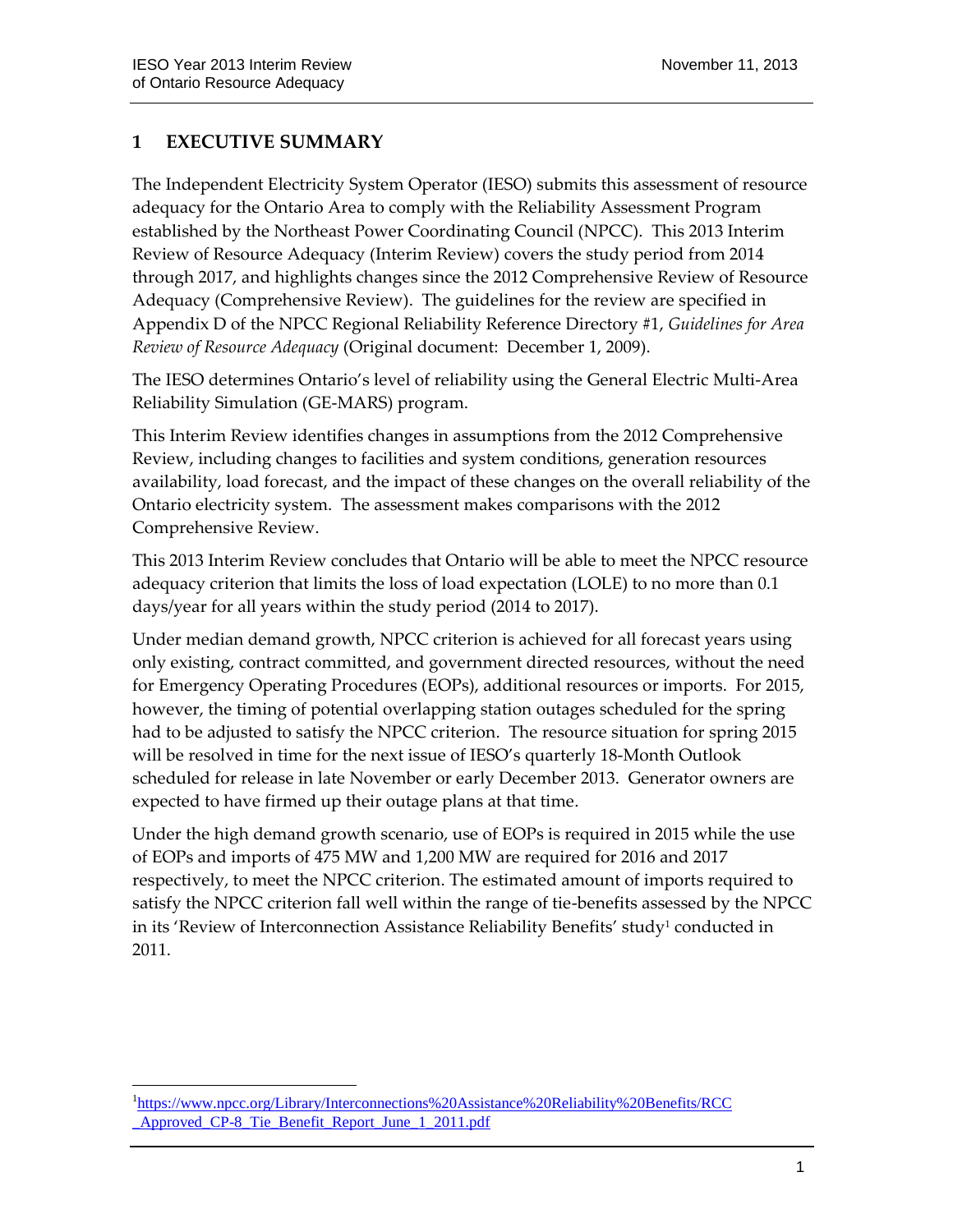#### **2 INTRODUCTION**

The information presented in this 2013 Interim Review of resource adequacy covers the forecast period from 2014 through 2017.

The previous Comprehensive Review was submitted at the November 2012 meeting of the Reliability Coordinating Committee. Comparisons between this Interim Review and the IESO's 2012 Comprehensive Review are included in this report.

# **3 ASSUMPTION CHANGES**

#### **3.1 Demand Forecast**

Tables 3.1 and 3.2 show a comparison between the peak demand forecasts for the 2012 Comprehensive Review and the 2013 Interim Review under median and high demand growth scenarios respectively.

The 2013 median growth peak demand forecast is very similar to the 2012 forecast with slightly lower peaks in 2014-2015 and slightly higher peaks in 2016-17. The 2013 forecast is based on an updated economic outlook, new demographic projections, updated embedded generation figures and the inclusion of 2012 actuals. The relative similarity between the two forecasts shows that the underlying drivers and themes have remained fairly consistent from last year's forecast to this year's.

| Table 3.1 | Demand Forecast Comparison – Median Demand Growth |  |  |
|-----------|---------------------------------------------------|--|--|
|-----------|---------------------------------------------------|--|--|

|                                  |               | <b>Normal Weather Annual Peak</b> |  |  |  |  |
|----------------------------------|---------------|-----------------------------------|--|--|--|--|
| <b>Median Demand Growth [MW]</b> |               |                                   |  |  |  |  |
| 2013 Interim<br>2012 Comp.       |               |                                   |  |  |  |  |
| <b>Review</b>                    | <b>Review</b> | <b>Difference</b>                 |  |  |  |  |
| 23,079                           | 22,937        | $-142$                            |  |  |  |  |
| 22,859                           | 22,851        | -8                                |  |  |  |  |
| 22,640                           | 22,801        | 161                               |  |  |  |  |
| 22,471                           | 22,549        | 78                                |  |  |  |  |
| $-0.9%$                          | $-0.6%$       |                                   |  |  |  |  |
|                                  |               |                                   |  |  |  |  |

The 2013 high demand growth scenario projects a higher growth rate compared to the 2012 high demand growth forecast. For last year's forecast, the two scenarios had peaks that ran more-or-less parallel over the forecast and gave rise to very similar growth rates. This year, the two scenarios' peak demands start off fairly close in 2014 then diverge through time. This gives the high demand growth scenario a higher growth rate.

The growth profile is being shaped and driven by three key components.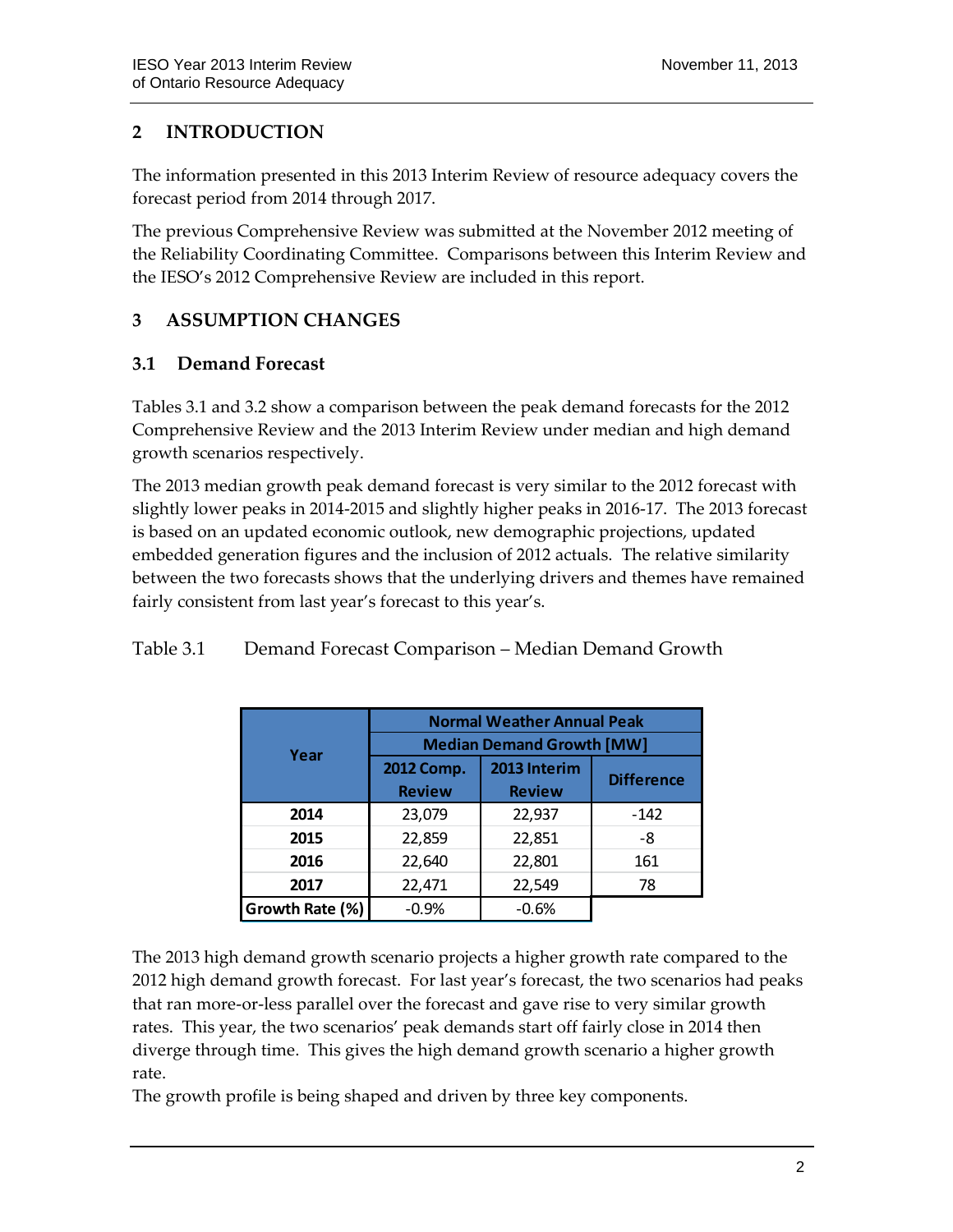First, with 2014 just six months off, the potential for a dramatic shift in 2014 peak demand is unlikely even under the most optimistic economic forecasts. Economic growth is hampered by high debt loads, high unemployment and weak consumer confidence, all of which required a fair amount of time to improve and will continue to mitigate growth over the front end of the forecast. However, the latter part of the forecast will see much stronger demand growth as economic expansion picks up, along with demand from the development of mineral resources in Northern Ontario.

Second, conservation and price impacts will continue to mitigate peak demands over the first two years of the forecast. Both established conservation programs and price increases have some momentum to them and will continue to put downward pressure on peaks over 2014-15. Beyond that time, the existing conservation programs will garner diminished savings and prices will stabilize leading to higher peak demand growth.

Last, the embedded solar generation capacity will continue to grow over the next two years as that generation has already been contracted. That increased capacity will act to mitigate some of the growth in summer peaks. By mid-2015 all the contracted generation will be in commercial operation and embedded generation will not have any incremental impact on peak demands past 2015.

Combined, these factors work to keep peak demands lower in the 2014 to15 time-frame and allow the peaks to increase in 2016-17.

| Table 3.2 | Demand Forecast Comparison - High Demand Growth |
|-----------|-------------------------------------------------|
|           |                                                 |

| <b>Normal Weather Annual Peak</b> |               |                   |  |  |  |
|-----------------------------------|---------------|-------------------|--|--|--|
| <b>High Demand Growth [MW]</b>    |               |                   |  |  |  |
| 2013 Interim<br>2012 Comp.        |               |                   |  |  |  |
| <b>Review</b>                     | <b>Review</b> | <b>Difference</b> |  |  |  |
| 24,217                            | 23,166        | $-1,051$          |  |  |  |
| 24,395                            | 23,766        | $-629$            |  |  |  |
| 24,614                            | 24,443        | $-171$            |  |  |  |
| 23,980                            | 24,804        | 824               |  |  |  |
| $-0.33%$                          | 2.30%         |                   |  |  |  |
|                                   |               |                   |  |  |  |

#### **3.2 Resources Forecast**

Table 3.3 compares the available capacity of supply resources at the time of the summer peak for the current 2013 Interim Review with the 2012 Comprehensive Review. This 2013 review assumes resource availability based on the latest available information regarding existing and future resources. Available resources include all existing units,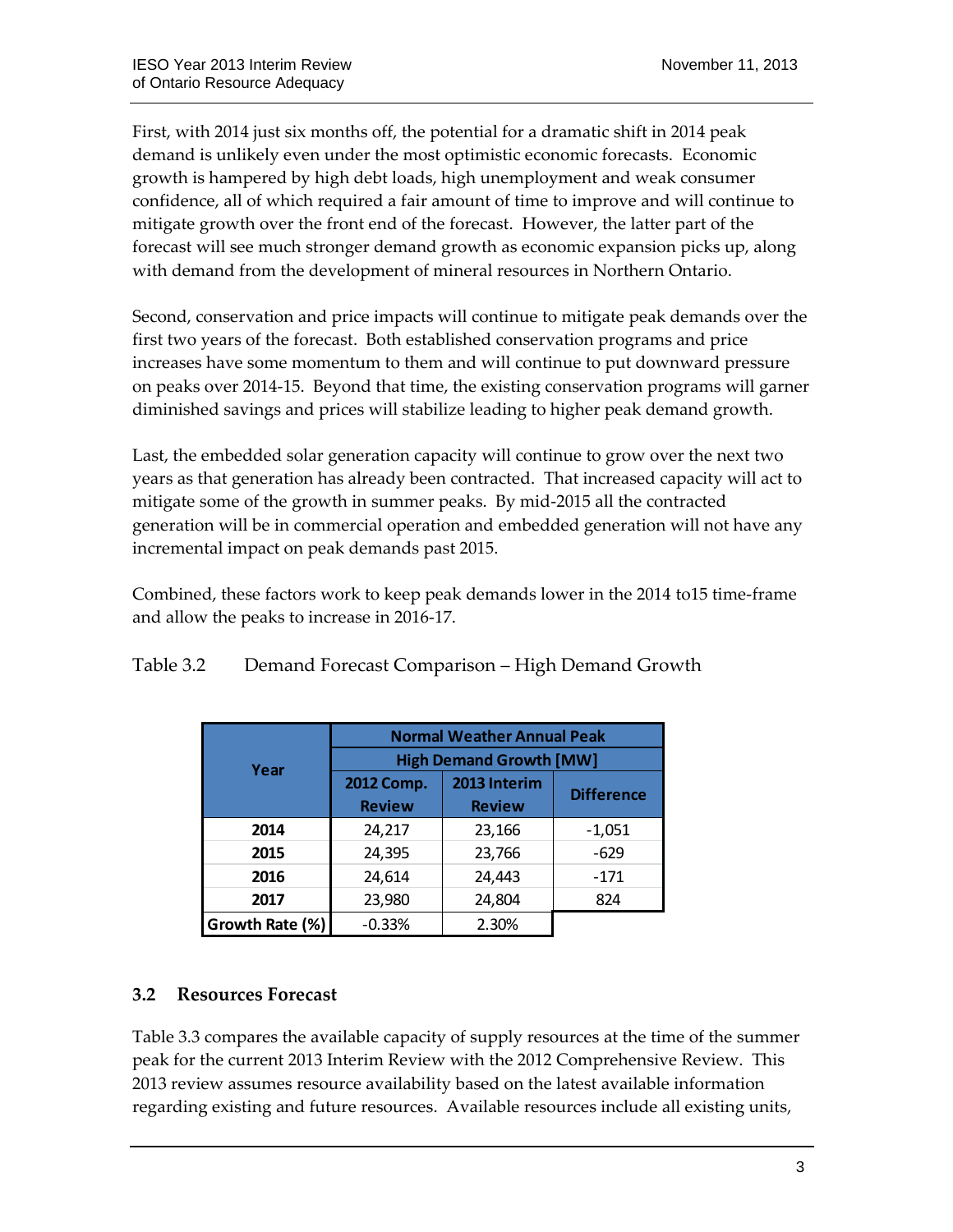committed projects under contract with the Ontario Power Authority (OPA), as well as capacity to be contracted by the OPA as directed by the Ontario Ministry of Energy. Units slated for shutdown have been removed from available resources.

|      | Available Resources [MW] at Time of Summer Peak (July) |                               |                   |  |  |
|------|--------------------------------------------------------|-------------------------------|-------------------|--|--|
| Year | 2012 Comp. Review                                      | 2013 Interim<br><b>Review</b> | <b>Difference</b> |  |  |
| 2014 | 30,688                                                 | 28,965                        | $-1,722$          |  |  |
| 2015 | 30,385                                                 | 28,916                        | $-1,468$          |  |  |
| 2016 | 29,858                                                 | 28,995                        | $-862$            |  |  |
| 2017 | 28,087                                                 | 27,299                        | $-788$            |  |  |

#### Table 3.3 Comparison of Available Resources Forecasts

For the 2014 forecast year, the available resources decrease by about 1,700 MW from what was included in the 2012 Comprehensive Review. The differences are primarily due to a reduction of 960 MW of coal-fired generation and a 680 MW reduction in demand response resources compared to last year's planning assumptions.

The last six coal-fired units, two units at Lambton and four units at Nanticoke generating stations, in southern Ontario will be shut down by end of 2013. One unit at Thunder Bay is currently not contracted in the Ontario market and is shutdown. The second unit is expected to be removed from service no later than the end of 2014.

Further changes resulted from:

- A downward revision of available demand response resources by 680 MW in 2015 and 750 MW in 2016 and 2017.
- A revised in-service date of one gas-fired generation project with a capacity of about 300 MW originally schedule for 2015 onwards. This project is now expected to be in service by fall 2017.
- A reduction of about 300 MW in 2016 and 2017 related to the conversion of two coalfired units to gas previously assumed in the 2012 Comprehensive Review, but now omitted from this Interim Review. Since various options are being evaluated for the adequacy of the transmission zone where these units are located, a decision on the conversion of the subject units is still pending.

The remaining differences in resources are from small changes in hydroelectric, wind, solar and biomass resource assumptions. Some project attrition in wind and solar is expected.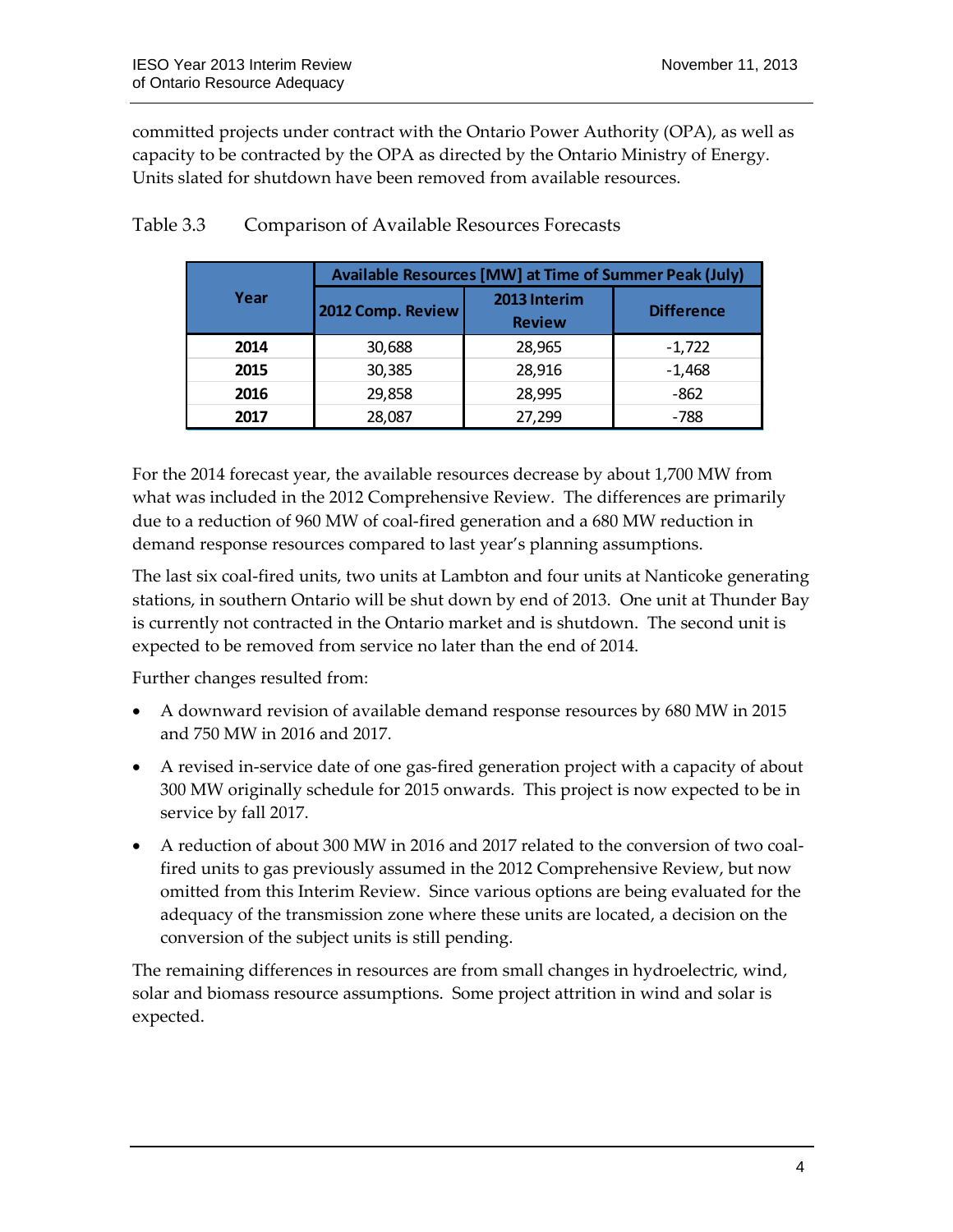# **3.3 Ontario Electricity Sector Changes**

In November 2010 the provincial government released the Ontario Long-Term Energy Plan (LTEP) specifying the target for large scale development of non-hydro renewable energy projects and implementation of conservation. The renewable resources target for wind, solar and bioenergy is 10,700 MW by 2018, to be integrated into the grid through transmission expansion while maximizing the use of the existing system. Ontario will grow its clean energy resource portfolio through the continuation of programs like the Feed-in Tariff (FIT) and micro-FIT.

In July 2013 Ontario launched a review of the LTEP, which will include province-wide consultations on a variety of topics including the province's mix of energy sources such as wind, solar and nuclear, and conservation. The consultations are to continue till September and the updated LTEP is planned to be released in the fall of 2013.

The FIT program has resulted in a significant increase in the amount of renewable generation capacity expected to come online over the 2014-2017 timeframe. Wind and solar generation is expected to comprise the bulk of this new renewable capacity, with significant amounts expected to connect directly to the distribution system. The expected capacity contribution at summer peak for wind resources is 13.6% of installed capacity. For solar resources, the expected summer peak capacity contribution is 34% of installed capacity.

Assumptions related to amounts and types of renewable resources used in the Interim Review are provided by the OPA. The OPA is the provincial agency responsible for long term planning of the electricity system and for contracting electricity resources.

# **3.4 Transfer Capabilities**

The new double-circuit 500 kV line from the Bruce Power nuclear complex to Milton Switching Station came into service in 2012. This line was built to accommodate the output of all eight generating units at the Bruce complex together with approximately 500 MW of existing wind generating capacity, as well as a further 1,200 MW of new renewable generating capacity that is forecasted for development within the area. With all eight Bruce nuclear generating units and new renewables, the combined generation in the Bruce area can reach 8,000 MW.

# **3.5 Emergency Operating Procedures**

Emergency operating procedures (EOPs) are considered in the resource adequacy assessment if they are required to meet the Loss of Load Expectation (LOLE) criterion. Table 3.4 summarizes the assumptions regarding the load relief from EOPs used in this study, specifically in 2016, 2017 and 2018 under the High Growth demand scenario.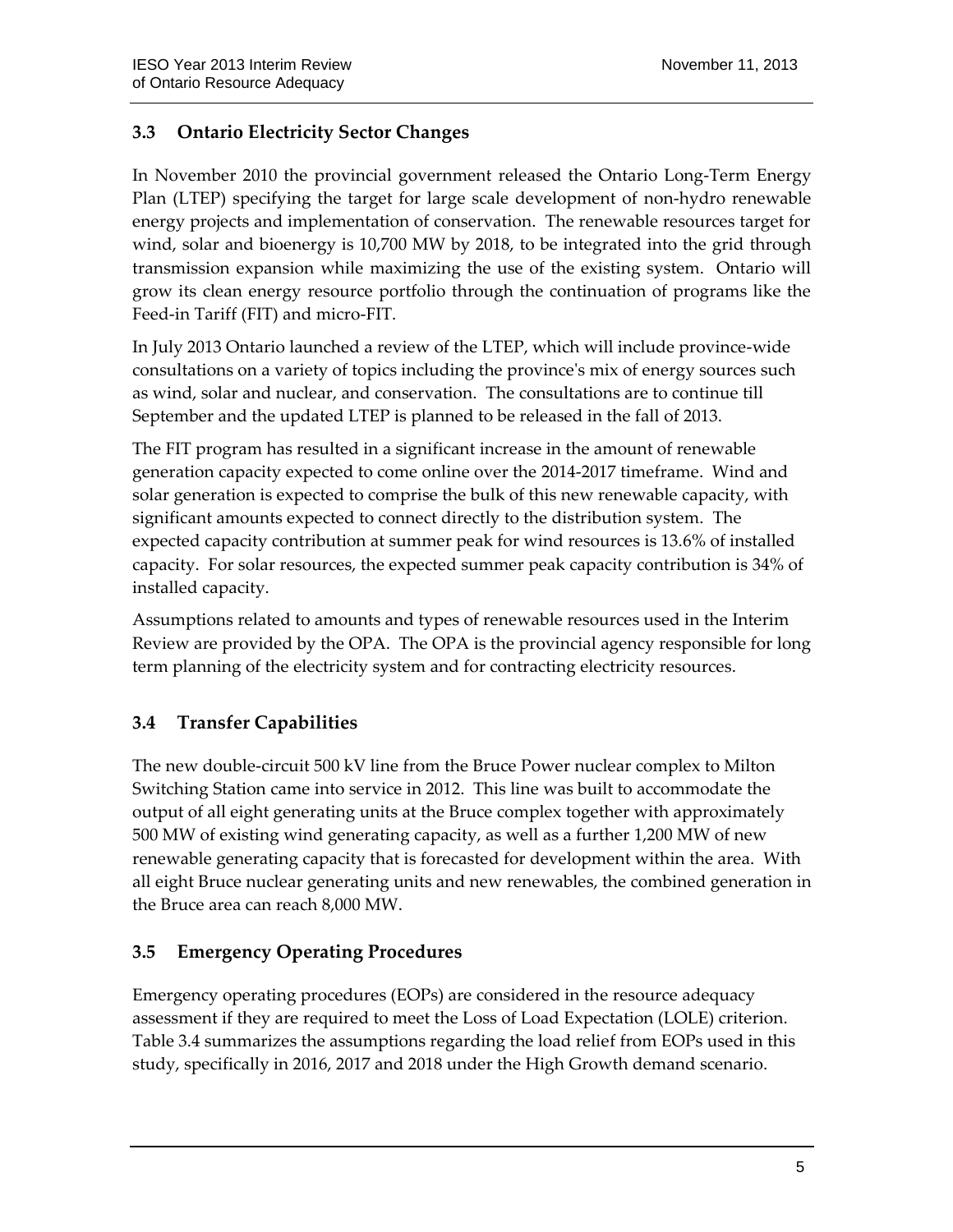#### Table 3.4 Emergency Operating Procedures Assumptions and their Aggregate Impact<sup>2</sup>

| <b>EOP Measure</b>                  | <b>EOP Demand Reduction</b> |          |  |  |
|-------------------------------------|-----------------------------|----------|--|--|
|                                     | % of Demand                 | MW       |  |  |
| <b>Public Appeals</b>               | 1.0                         |          |  |  |
| No 30-minute OR                     |                             | 473      |  |  |
| <b>Generator Stretch Capability</b> |                             | 228      |  |  |
| No 10-minute OR                     |                             | 945      |  |  |
| <b>Voltage Reductions</b>           | 2.1                         |          |  |  |
| <b>Total Impact</b>                 | 3.1                         | 1,646    |  |  |
| Less OR Requirement                 |                             | $-1,418$ |  |  |
| Net Impact in Analysis              | 3.1                         | 228      |  |  |

#### **3.6 Fuel Supply Diversity**

<u>.</u>

A diverse generation mix is important for resource adequacy and market efficiency, because it provides dispatch flexibility, reduced vulnerability to fuel supply contingencies and fuel price fluctuations.

With the addition of approximately 3,000 MW of gas-fired generation since 2009, the volume of gas consumed for electricity generation in Ontario is increasing. Ontario is well situated with respect to natural gas transmission and storage. Based on the input received from stakeholders, the IESO does not have any basis for concern about the ability to meet the additional gas supply requirements.

<sup>&</sup>lt;sup>2</sup>Although 30-minute and 10-minute OR are included in this list of EOPs, the analysis does not impose a requirement to provide for OR since only loss of load events are being considered. Therefore, the net benefit of applying EOPs in the analysis excludes relaxation of OR requirements.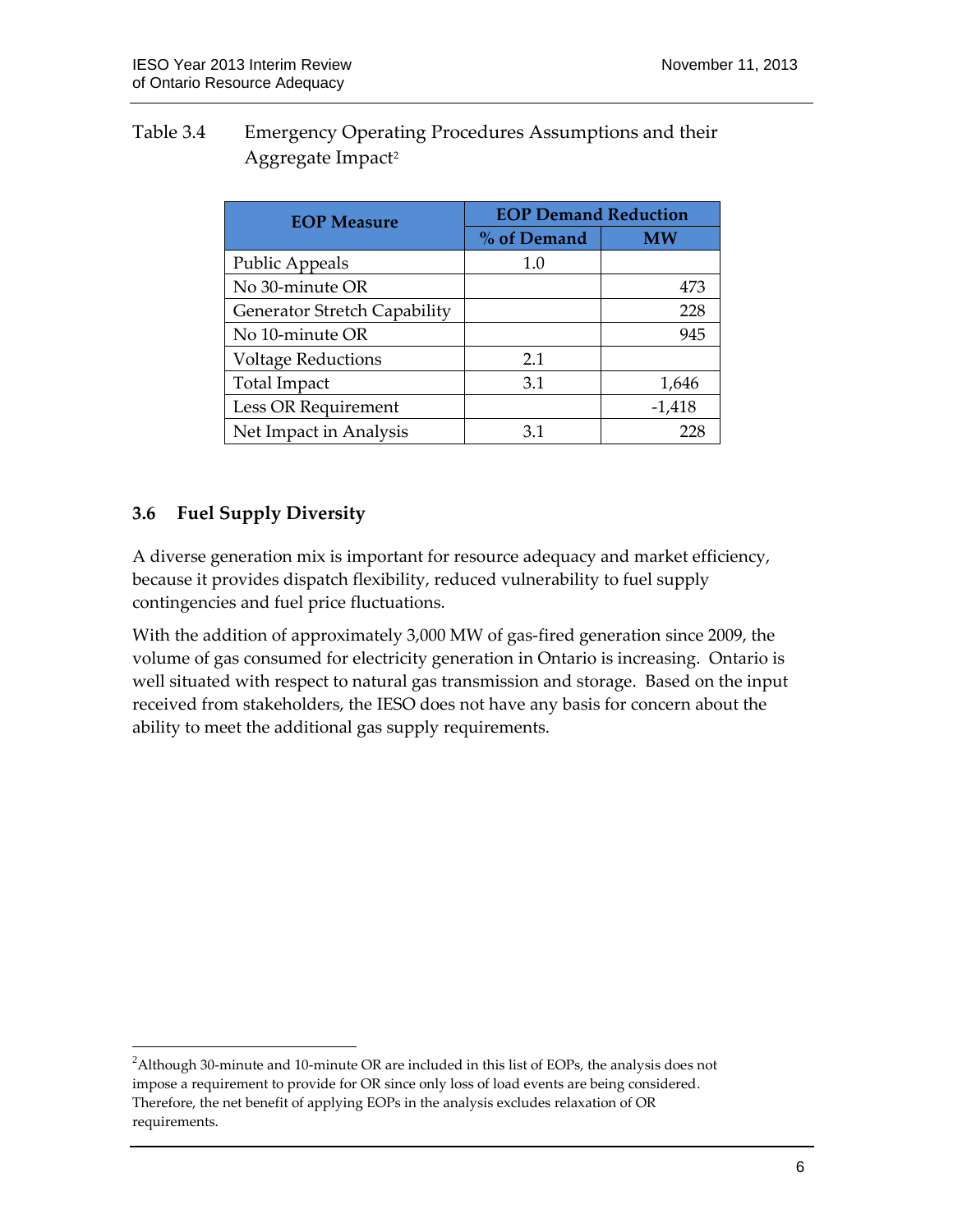#### **4 RESOURCE ADEQUACY ASSESSMENT**

#### **4.1 Loss of Load Expectation (LOLE) Results**

This assessment is based on engineering judgment, IESO assessments and NPCC joint interconnected studies.

MARS runs were performed based on the latest demand forecast and latest forecast of available resources as described in Section 3.0. Table 4.1 provides a summary of the LOLE results from these MARS runs for the different scenarios.

| able 4.1<br>LOLE Results from MARS Runs |                                                 |     |                       |                  |       |       |       |
|-----------------------------------------|-------------------------------------------------|-----|-----------------------|------------------|-------|-------|-------|
|                                         | <b>Demand</b>                                   |     | <b>Additional</b>     | LOLE [days/year] |       |       |       |
|                                         | <b>Scenario</b><br><b>EOPS</b><br><b>Growth</b> |     | <b>Resources [MW]</b> | 2014             | 2015  | 2016  | 2017  |
|                                         | Median                                          | No  |                       | 0.013            | 0.081 | 0.061 | 0.071 |
|                                         | High                                            | No  |                       | 0.022            | 0.325 | 0.561 | 1.258 |
|                                         |                                                 |     | 0 for 2015            |                  |       |       |       |
| 3                                       | High                                            | Yes | 475 for 2016          |                  | 0.096 | 0.098 | 0.097 |
|                                         |                                                 |     | 1,200 for 2017        |                  |       |       |       |

Table 4.1 LOLE Results from MARS Runs

Scenario 1 reflects median demand growth, available resources, and no emergency operating procedures (EOPs). Under this scenario, the NPCC resource adequacy criterion of 0.1 days per year LOLE is met in all four years. Some of the generator planned outages and potential station outages scheduled for the spring of 2015 had to be adjusted to satisfy the NPCC criterion. The resource situation for spring 2015 will be resolved in time for the next issue of IESO's quarterly 18-Month Outlook scheduled for release in late November or early December 2013. Generator owners are expected to have firmed up their outage plans at that time.

Under the high demand growth scenarios, the NPCC criterion is met with no EOPs for 2014. For 2015, EOPs are required to meet the criterion while for 2016 and 2017; additional resources are required in conjunction with EOPs. The amounts of additional resources required will be 475 MW for 2016 and 1,200 MW for 2017 respectively which can be achieved through imports from Ontario's neighbours as required, since 1,200 MW is typically well within the level of imports offered into the Ontario market during the summer months. In addition, the amount of imports required to meet NPCC criterion fall well within the range of tie-benefits assessed by the NPCC in its 'Review of Interconnection Assistance Reliability Benefits' study<sup>3</sup>. The IESO does monitor the supply/demand changes on an ongoing basis and advise the market of such changes

<u>.</u>

<sup>&</sup>lt;sup>3</sup>[https://www.npcc.org/Library/Interconnections%20Assistance%20Reliability%20Benefits/RCC](https://www.npcc.org/Library/Interconnections%20Assistance%20Reliability%20Benefits/RCC_Approved_CP-8_Tie_Benefit_Report_June_1_2011.pdf) Approved CP-8 Tie Benefit Report June 1 2011.pdf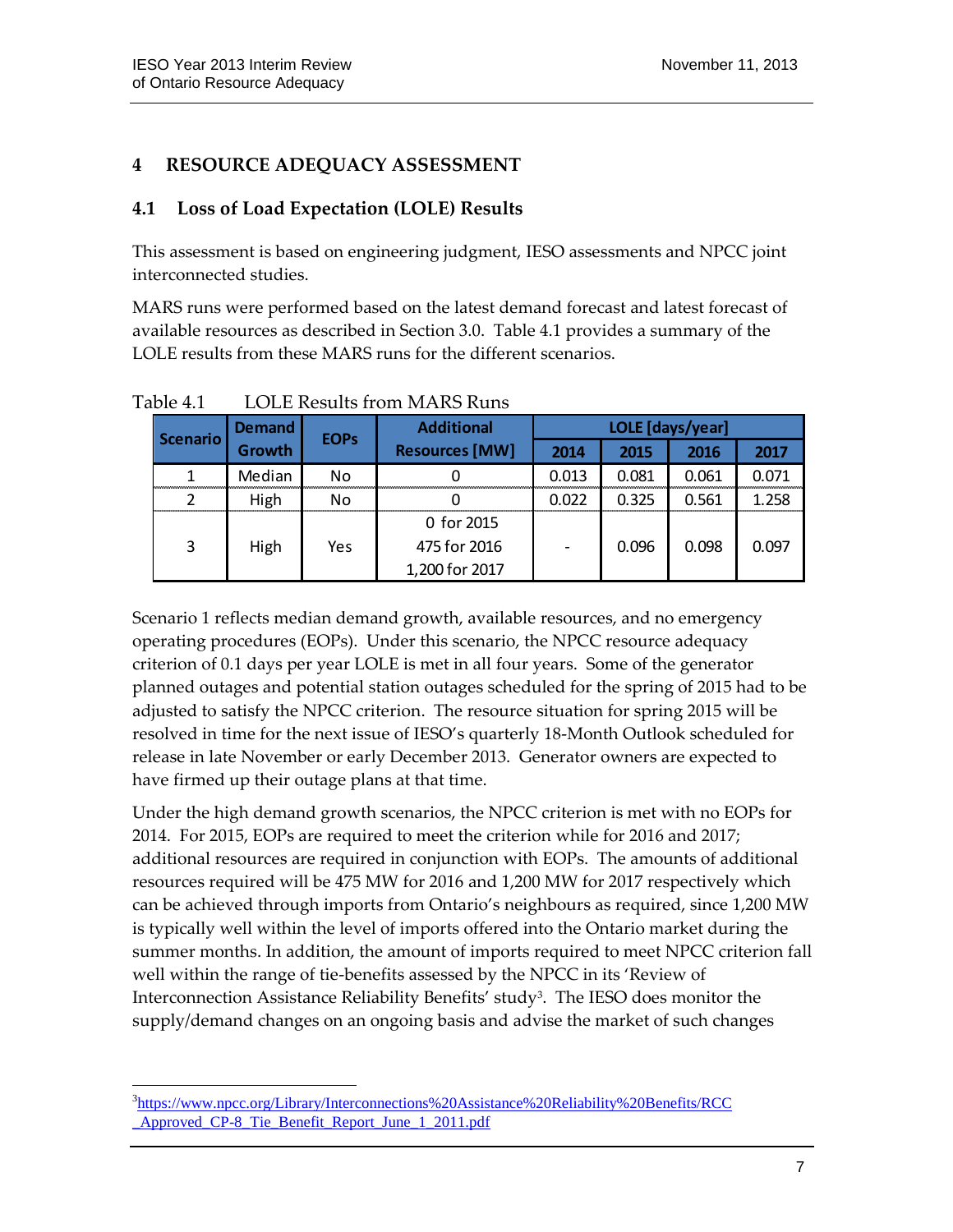through the 18-Month Outlooks and updates to the Outlooks. The changes are subsequently presented to the NPCC in the annual resource adequacy review.

These results demonstrate that Ontario is expected to be compliant with the target LOLE of 0.1 days per year over the next four years.

# **4.2 Median Demand Growth LOLE Comparison – 2013 Interim vs. 2012 Comprehensive**

Table 4.2 compares the LOLE results for the 2012 Comprehensive and 2013 Interim Reviews under the median demand growth scenario for 2014 to 2017. In general, LOLE values have increased in all four years of study, as a result of a higher demand forecast and lower available resources in the 2013 Interim.

| Table 4.2<br>2012 Comprehensive vs. 2013 Interim LOLE Results |               |                       |                   |       |       |                  |       |
|---------------------------------------------------------------|---------------|-----------------------|-------------------|-------|-------|------------------|-------|
| <b>NPCC Review</b>                                            | <b>Demand</b> | <b>EOPS</b>           | <b>Additional</b> |       |       | LOLE [days/year] |       |
|                                                               | <b>Growth</b> | <b>Resources [MW]</b> | 2014              | 2015  | 2016  | 2017             |       |
| 2012 Comprehensive                                            | <b>Median</b> | No                    |                   | 0.006 | 0.041 | 0.001            | 0.001 |
| l 2013 Interim                                                | Median        | No                    |                   | 0.013 | 0.081 | 0.061            | 0.071 |
|                                                               |               |                       |                   |       |       |                  |       |

Table 4.2 2012 Comprehensive vs. 2013 Interim LOLE Results

# **4.3 Alleviating Factors and Contingency Mechanisms**

There are several study assumptions which may change in such a way that reserve levels in Ontario could be higher than presented in this 2013 Interim Review, including the amount of conservation or the amount of demand response, the amount of imports and the amount of generation that may be on planned outage.

The IESO will maintain grid reliability while facilitating an orderly reduction in emissions from coal-fired generators.

Every quarter, looking out nine months into the future, the IESO assesses the integrated generator and transmission outage plans of market participants. Periods where outages result in inadequate resource levels are identified to generators and transmitters. If market participants fail to proactively reschedule outages to mitigate concerns, the IESO may reject outages to ensure sufficient capacity is available to meet non-dispatchable demand.

The relief that can be expected from this measure can range from 0 MW to over 2,000 MW or more. Deviations from initial generator outage plans through outage rescheduling and rejection are not always desirable. This could stretch the ability of generator owners/operators to accommodate larger amounts of outages over shorter time periods and may increase forced outage occurrences. Operational experience so far indicates generator owners are usually able to adapt their outage plans.